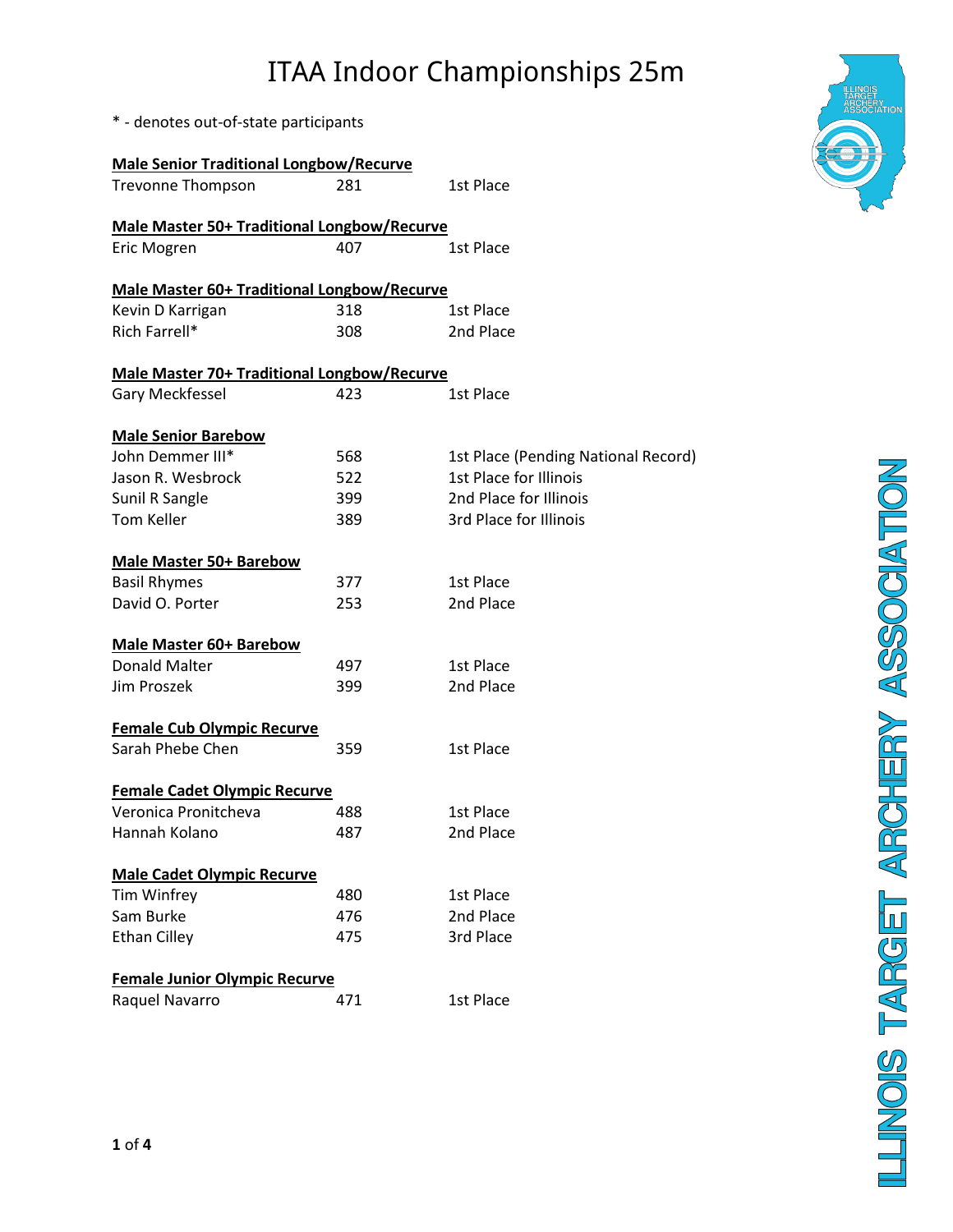| <b>Male Junior Olympic Recurve</b>     |     |                                     |
|----------------------------------------|-----|-------------------------------------|
| <b>Kevin Ramirez</b>                   | 400 | 1st Place                           |
| <b>Female Senior Olympic Recurve</b>   |     |                                     |
| Cory Winkelhake                        | 515 | 1st Place                           |
| <b>Heather Hodge</b>                   | 462 | 2nd Place                           |
| Michele Hansen                         | 422 | 3rd Place                           |
|                                        |     |                                     |
| <b>Male Senior Olympic Recurve</b>     |     |                                     |
| Jason R. Wesbrock                      | 548 | 1st Place                           |
| Dennis Timpanaro                       | 516 | 2nd Place                           |
| Michael Bannester                      | 507 | 3rd Place                           |
| <b>Chris Gutsell</b>                   | 502 |                                     |
| Oleg Pronitchev                        | 500 |                                     |
| <b>Tony Kaap</b>                       | 454 |                                     |
| <b>Brent Harmon</b>                    | 367 |                                     |
| Female Master 50+ Olympic Recurve      |     |                                     |
| Cheri Kirkpatrick                      | 422 | 1st Place                           |
| <b>Male Master 50+ Olympic Recurve</b> |     |                                     |
| Gabe Querol                            | 567 | 1st Place (Pending National Record) |
| Jerry Roesler                          | 498 | 2nd Place                           |
| Peter Taylor                           | 444 | 3rd Place                           |
| <b>Male Master 60+ Olympic Recurve</b> |     |                                     |
| <b>Tom Havel</b>                       | 494 | 1st Place                           |
| Clyde Thompson                         | 493 | 2nd Place                           |
| <b>Female Bowman Compound</b>          |     |                                     |
| Kate Iodice                            | 541 | 1st Place (Pending National Record) |
| <b>Hallie Sellers</b>                  | 482 | 2nd Place                           |
| <b>Male Bowman Compound</b>            |     |                                     |
| Nathan Zimmerman                       | 544 | 1st Place (Pending National Record) |
| Jaden Chada                            | 461 | 2nd Place                           |
| Evan Blackman                          | 418 | 3rd Place                           |
|                                        |     |                                     |
| <b>Male Cub Compound</b>               |     |                                     |
| Mason Graham                           | 375 | 1st Place                           |
| <b>Female Cadet Compound</b>           |     |                                     |
| <b>Michal Miller</b>                   | 452 | 1st Place                           |
| <b>Male Cadet Compound</b>             |     |                                     |
| Caleb Reuter                           | 555 | 1st Place                           |
| Ryan Mann                              | 551 | 2nd Place                           |



LLINOIS TARGET ARCHERY ASSOCIATION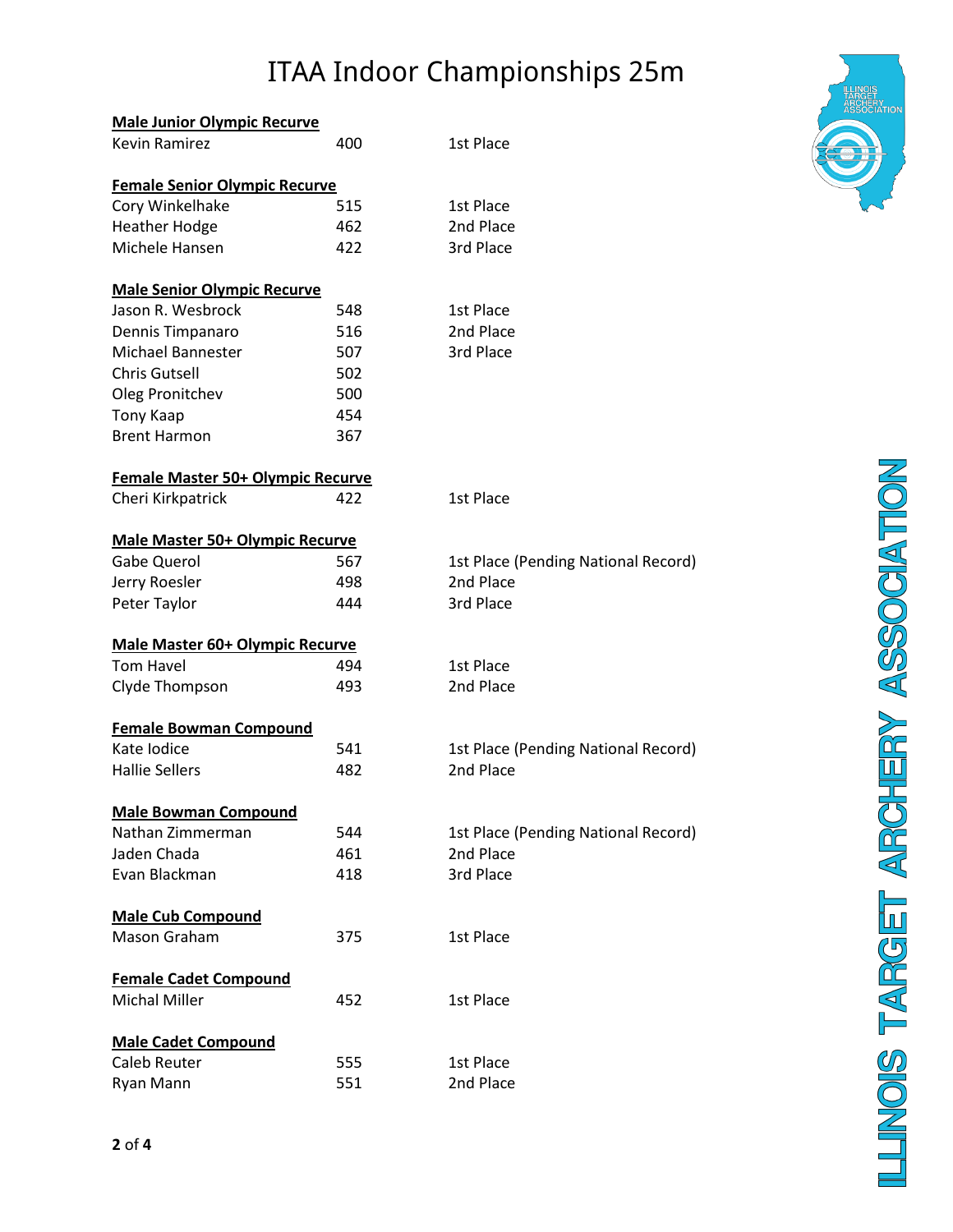| <b>Female Junior Compound</b>     |     |           |
|-----------------------------------|-----|-----------|
| Montana Anderson                  | 557 | 1st Place |
| <b>Rachel Wesbrock</b>            | 424 | 2nd Place |
|                                   |     |           |
| <b>Male Senior Compound</b>       |     |           |
| Tim Zimmerman                     | 586 | 1st Place |
| <b>Andrew Hollmier</b>            | 575 | 2nd Place |
| <b>Mike Nowotnik</b>              | 569 | 3rd Place |
| <b>Bill Munson</b>                | 564 |           |
| Jon Wiley                         | 560 |           |
| Jim Hoffman                       | 556 |           |
| Jamie Oliver*                     | 538 |           |
| Jean-Luc Hostachy                 | 537 |           |
| Jason Schneider                   | 534 |           |
| <b>Jd Scott</b>                   | 509 |           |
|                                   |     |           |
| <b>Female Master 50+ Compound</b> |     |           |
| Jana Ross                         | 511 | 1st Place |
|                                   |     |           |
| Male Master 50+ Compound          |     |           |
| Vern Coop                         | 577 | 1st Place |
| Mark Jones                        | 568 | 2nd Place |
| <b>Terry Day</b>                  | 564 | 3rd Place |
| <b>Robert Wright</b>              | 556 |           |
| <b>James Ross</b>                 | 543 |           |
| Female Master 60+ Compound        |     |           |
| Nancy Zorn                        | 568 | 1st Place |
| Jeanne Mohn                       | 542 | 2nd Place |
|                                   |     |           |
| Male Master 60+ Compound          |     |           |
| <b>Damion Considine</b>           | 569 | 1st Place |
| William Mohn                      | 565 | 2nd Place |
| Mark Finnegan                     | 546 | 3rd Place |
| C. David Ward                     | 540 |           |
| Carl Meyer                        | 531 |           |
| David Dorrance                    | 512 |           |
|                                   |     |           |
| <b>Male Master 70+ Compound</b>   |     |           |
| Caz Brewer                        | 544 | 1st Place |



**LLINOIS TARGET ARCHERY ASSOCIATION**